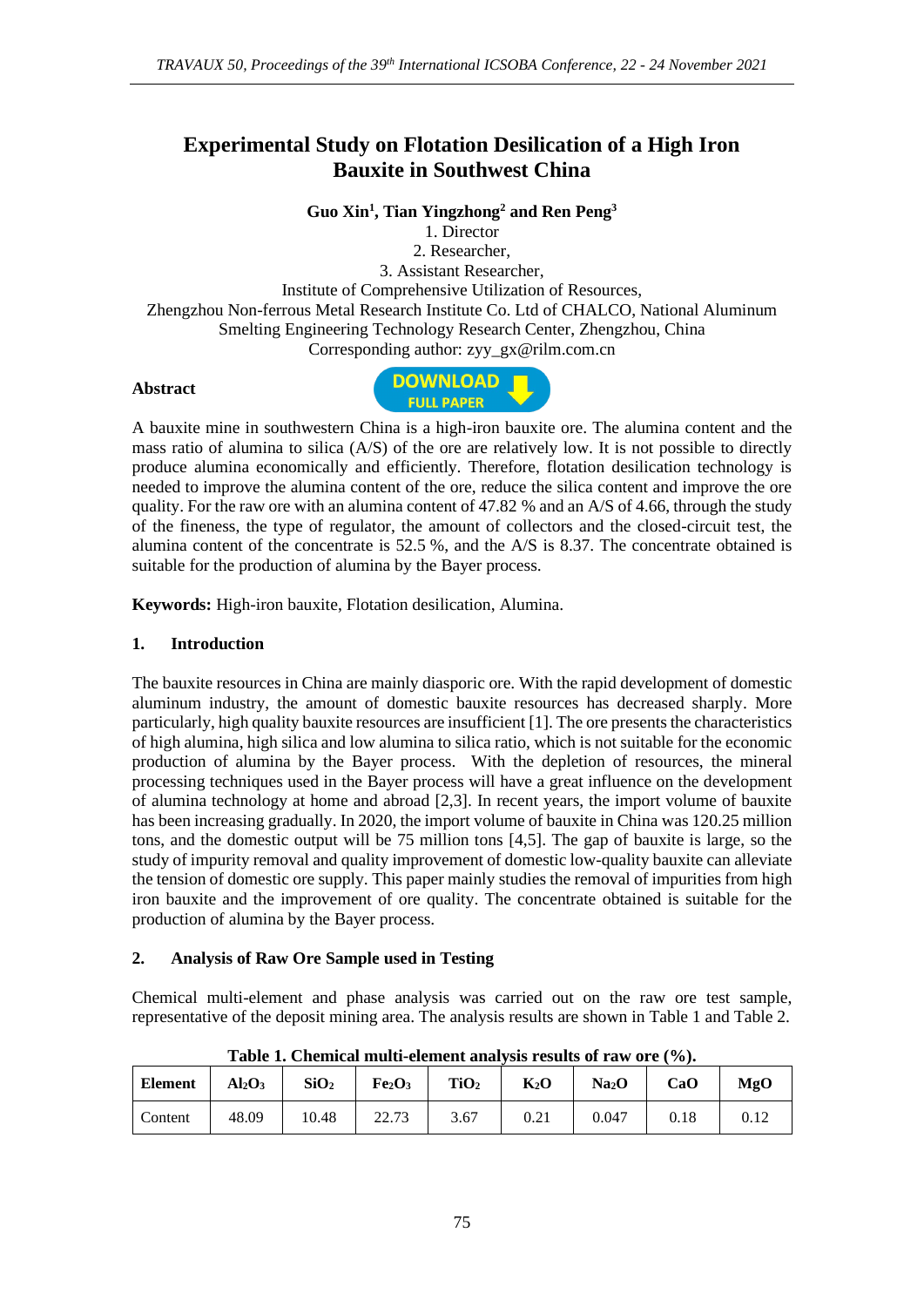|         |    | Mineral   Diaspore   Boehmite   Kaolinite   Illite   Hematite   Goethite   Anatase   Rutile |      |  |  |  |
|---------|----|---------------------------------------------------------------------------------------------|------|--|--|--|
| Content | 42 |                                                                                             | 20.5 |  |  |  |

**Table 2. Phase analysis results (%).**

According to the data in Table 1 and Table 2, the  $Al_2O_3$  content in the raw ore is 48.09 %, the  $SiO<sub>2</sub>$  content is 10.48 %, the Fe<sub>2</sub>O<sub>3</sub> content is 22.73 %, and the A/S is 4.59. The useful minerals in the ore are diaspore and boehmite, the gangue silica minerals are kaolinite and illite, the iron minerals are hematite and goethite, and the titanium minerals are rutile and anatase.

#### **3. Testing Results and Discussion**

#### **3.1 Raw Ore Particle Size Composition Analysis**

In order to investigate the selective crushing of the ore, the particle size composition of the raw ore crushed to -3mm was analyzed, and the analysis results were shown in Table 3.

| Grain grade      | Yield  | Al <sub>2</sub> O <sub>3</sub> | SiO <sub>2</sub> | A/S  | Al <sub>2</sub> O <sub>3</sub> |
|------------------|--------|--------------------------------|------------------|------|--------------------------------|
| $(\mu m)$        | $(\%)$ | $(\%)$                         | $(\%)$           |      | distribution                   |
|                  |        |                                |                  |      | rate $(\% )$                   |
| $+500$           | 47.20  | 48.59                          | 9.88             | 4.92 | 48.06                          |
| $-500 \sim +150$ | 25.10  | 47.97                          | 10.41            | 4.61 | 25.23                          |
| $-150 \sim +75$  | 8.10   | 47.34                          | 10.75            | 4.40 | 8.04                           |
| $-75 \sim +38$   | 5.38   | 47.03                          | 10.79            | 4.36 | 5.30                           |
| $-38 \sim +23$   | 3.88   | 47.81                          | 10.41            | 4.59 | 3.89                           |
| $-23$            | 10.34  | 43.75                          | 15.88            | 2.76 | 9.48                           |
| Total            | 100.00 | 47.72                          | 10.77            | 4.43 | 100.00                         |

#### **Table 3. Analysis of the particle size composition of raw ore.**

According to the data in Table 3, it can be seen that the raw ore presents certain selective fragmentation in particle size distribution. Coarse-grained ores have high alumina content, low silica content and higher A/S, while fine-grained ores have low alumina content and high silica content and lower A/S.

### **3.2 Grinding Fineness Test**

The effect of grinding fineness on flotation index was investigated. Grinding fineness testing was carried out on the raw ore. The test process is shown in Figure 1, and the test results are shown in Table 4.